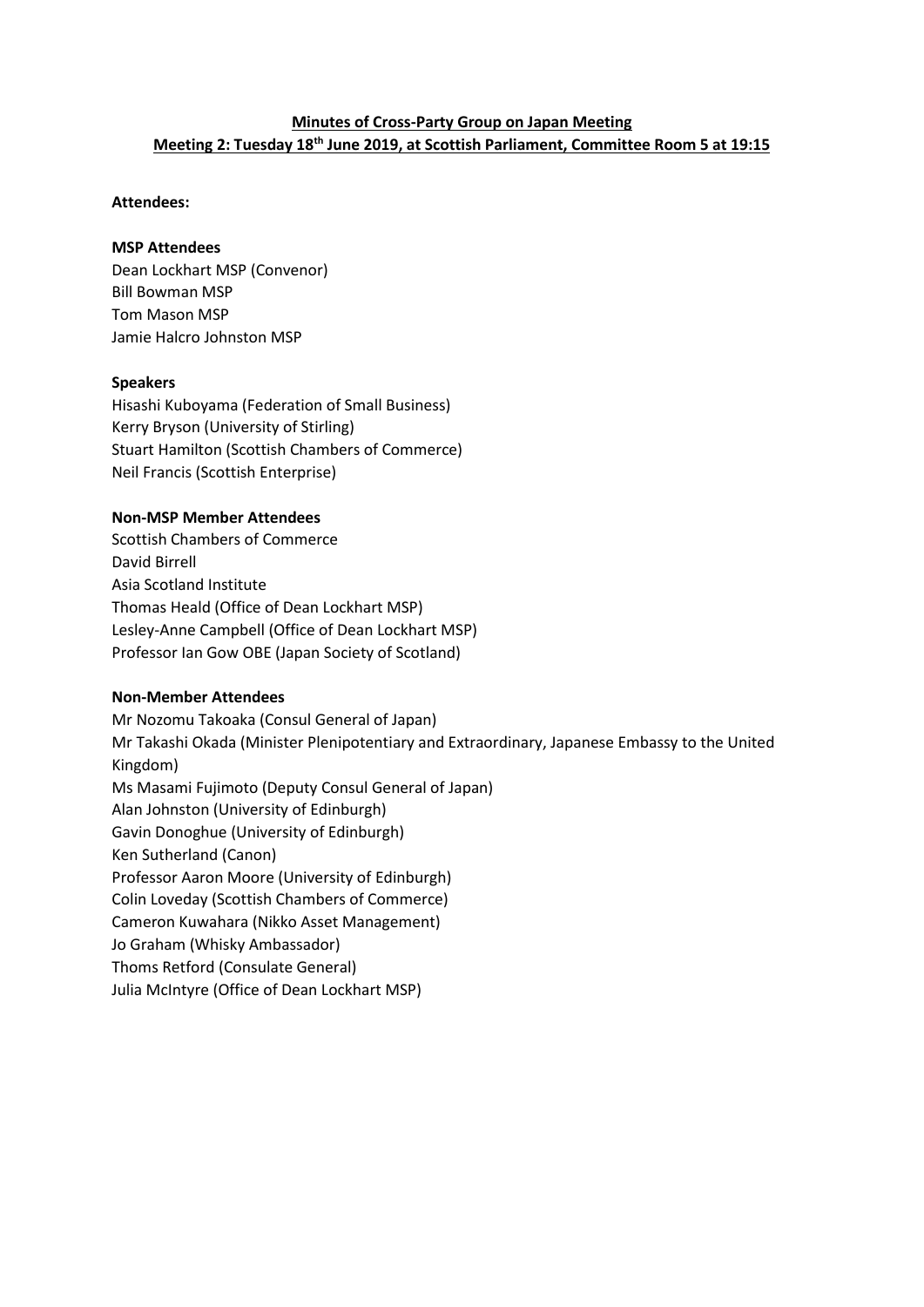### **1. Welcome and Apologies**

Dean Lockhart MSP (DL) welcomed everyone to the meeting of the Cross Party Group of Japan and apologised for the late start of the meeting which was due to urgent parliamentary business in the chamber.

DL welcomed the Consul General of Japan, Mr Nozomu Takoaka (CG) and the Minister Plenipotentiary and Extraordinary Mr Takashi Okada from the Japanese Embassy in London to the meeting.

DL noted that there were eight apologies for absence: Alexander Stewart MSP, Tracy Black, Russell Dalgleish, Louise Boyd, Takashi Taji, Scott Johnstone, Scott Dalgleish and Michael Graham.

David Birrell (DB) introduced the speakers and the theme for the meeting which was *Developing International Trade Opportunities for Small and Medium Size Enterprises.*

### **2. Minute of previous meeting**

Minute of previous meeting on Wednesday 27<sup>th</sup> February 2019 was agreed. Proposed by DL, seconded by DB.

### **3. Guest Speakers**

### **3.1 Mr Hisashi Kuboyama (Federation of Small Business)**

Hishashi Kuboyama (HK) from the Federation of Small Business (FSB) gave the group a presentation on Small Business and Exporting to Japan based on research conducted by the FSB.

HK noted that there are 343,535 Small and Medium-sized Enterprises (SMEs) operating in Scotland, providing an estimated 1.2 million jobs. SMEs also accounted for 99.3% of all private sector businesses in 2018. Only 16% of these companies export, and those who do export are high growth, relatively young businesses.

Exporting to Japan from all businesses in Scotland features relatively low on the export numbers, with Scottish exports to Japan worth £530m (1.6%) in 2017 and ranked at 19 in 2017.

HK asked how policy makers could better cultivate SME support to export to Japan.

HK noted the strength of the established UK brand, food and drink and love of Scottish culture as positive indicators for the future. HK also noted that there are many opportunities in life sciences, medicine, defence, renewables/green tech, Tokyo 2020 and a stable diplomatic relationship which provides the framework for UK/Japan relations.

HK outlined the perception of cultural and language barriers for SMEs wanting to export into the Japanese market.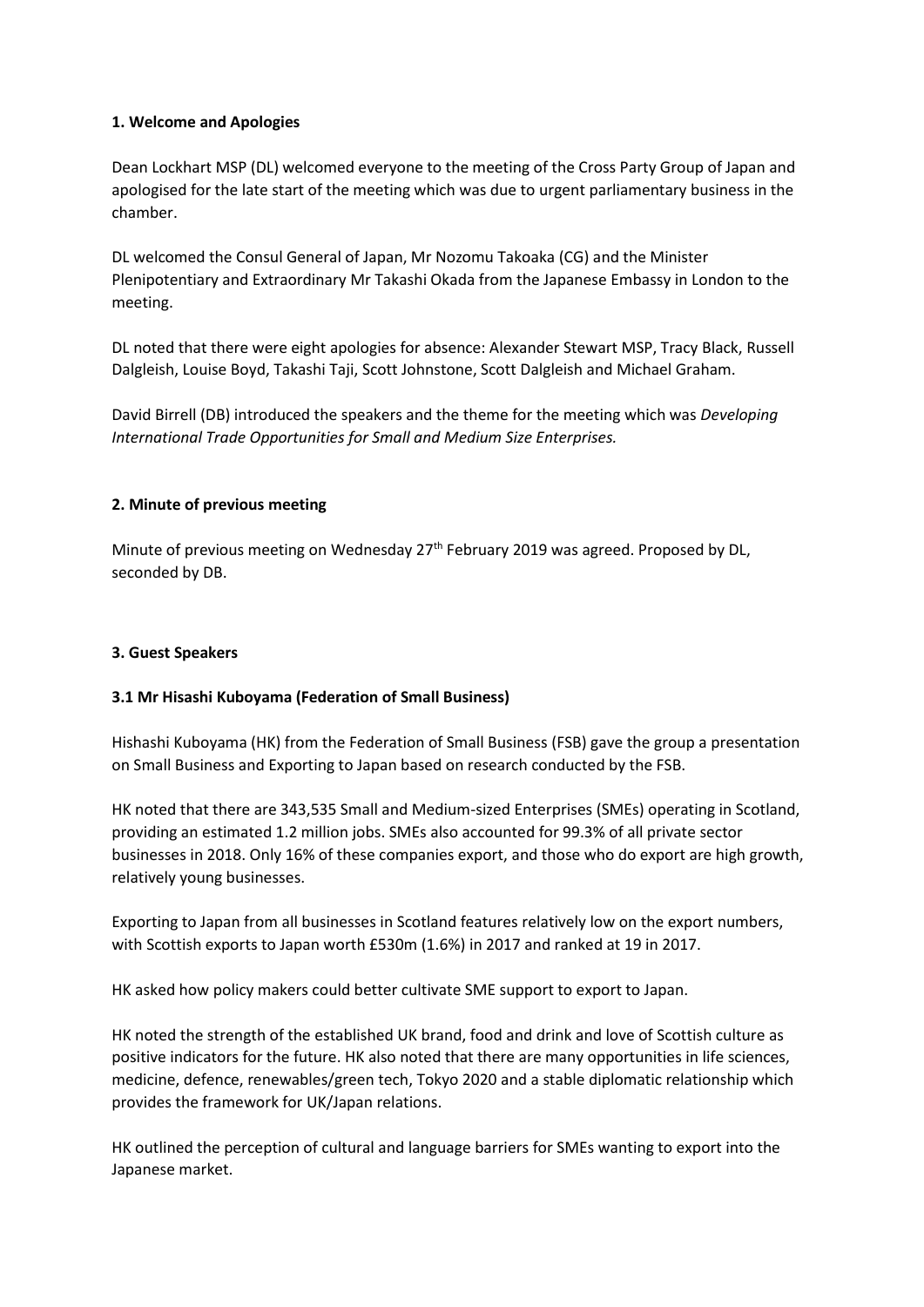HK that the key to grow export to Japan was to cultivate interest and demand there as most small exporters export because they were asked to do so.

### **3.2 Kerry Bryson (University of Stirling)**

Kerry Bryson (KB) from the University of Stirling spoke to the group about some of the university's success stories and of her recent visit to Tokyo where she spoke at the British Embassy regarding the University of Stirling's relationship with Japan on ageing and dementia care.

KB noted the importance of skype calls and frequent visits to Japan to hold meetings face-to-face.

The meeting was reminded of the importance of Japanese culture in developing trading links and of the cultural barriers which often exist for businesses. In particular, KB mentioned the differences in business etiquette in Japan and hierarchical structures within organisations. SMEs should be more aware of these key differences when reaching out to export.

KB stressed the importance of academic and business collaborations and informed the group that the Japan Scotland Association had offered to host an event in support of the CPG.

### **3.3 Stuart Hamilton (Scottish Chambers of Commerce)**

Stuart Hamilton (SH) from the Scottish Chambers of Commerce briefed the group on the new trade partnership named '*International Trade Partnership 2*' (ITP2)

The Scottish Chambers of Commerce has received a grant in the region of £2 million to fund ITP2 through to the end of March 2022.

ITP2 is aimed at working with smaller SMEs which Scottish Development International (SDI) do not focus on. These included businesses with an annual turnover of £7 million or less.

### **3.4 Neil Francis (Scottish Enterprise)**

Neil Francis (NF) spoke to the group about the importance of collaboration in approaching SME support to export and used the example of the Nippon Foundation.

NF explained that SDI offices are now bases in the British Embassy in Tokyo and can utilise the inmarket support provided by the Embassy's large team and expertise.

### **4. Reflections**

### **4.1 Consul General of Japan, Mr Nozomu Takoaka**

The Consul General of Japan (CG) stressed the great potential for success in trade between Scotland and Japan and emphasised the importance of SMEs in the UK and in Japan. CG also noted that this was the first meeting in the new era following the succession of His Majesty the Emperor on 1 May 2019.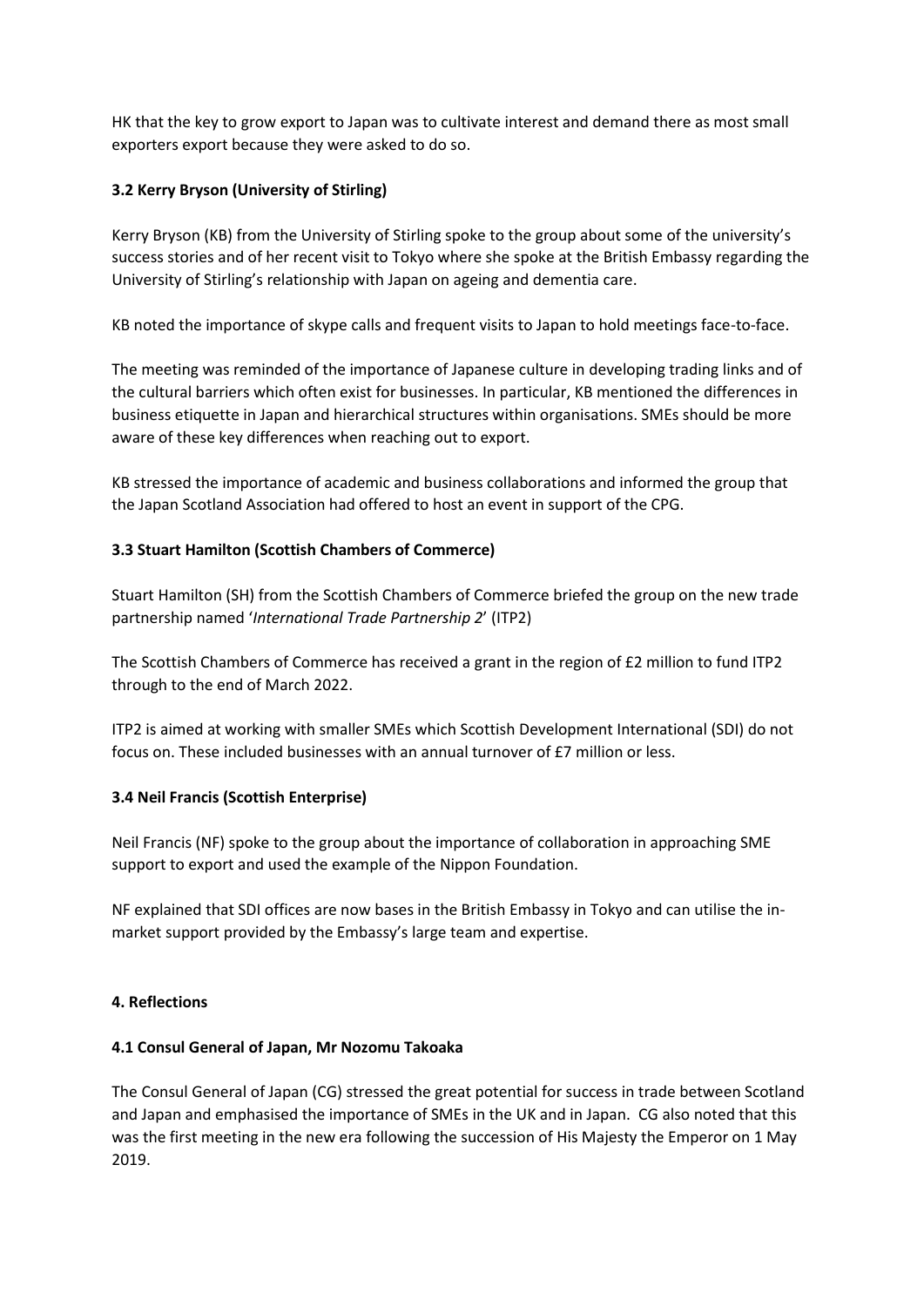CG used the example of the Aberdeenshire company Brewdog as a Scottish success story in Japan and noted that Brewdog had collaborated with an SME whisky distributor to begin exporting and the product can now be found in the most fashionable area of Tokyo.

CG pointed out that Japan needs to accelerate its renewable energy programme and that this is an area of potential for Scottish companies.

## **4.2 Minister Plenipotentiary and Extraordinary Mr Takashi Okada, Embassy of Japan in the United Kingdom**

Mr Takashi Okada (MPE) outlined to the group the importance of recent joint military exercises and joint missions observing North Korea's compliance with UN Security Council resolutions and sanctions in strengthening an already excellent working relationship between the UK and Japan.

MPE set out that the two main challenges currently facing Japan are that of an ageing population and energy provision.

Further areas for potential included improving people's quality of life and the growth of FinTech.

### **5. Open discussion**

There was an open discussion on the actions which can be taken to boost SME involvement in the Japanese market and vice-versa.

Ken Sutherland (KB) from Canon suggested that Scottish SMEs consider investment in Japan where larger companies can provide long-term patient capital.

There was a discussion on cross-university collaboration in boosting Japanese students and make more use of alumni.

Professor Ian Gow OBE (IG) of the Japan Society of Scotland suggested the development of a business ambassador programme which had been used for other high-growth markets.

### **6. Action Points**

HK to provide CPG with ideas on how SMEs can stimulate or identify demand for products in Japan.

IG to discuss with universities the development of a business ambassador programme.

Colin Loveday (CL) to update CPG on his experience of planning business meetings in Japan around the Rugby World Cup.

HK and SH to invite relevant SMEs to future meetings to discuss real life experience of doing business in Japan.

DB to explore plan to organise a business mission around the Olympics in 2020.